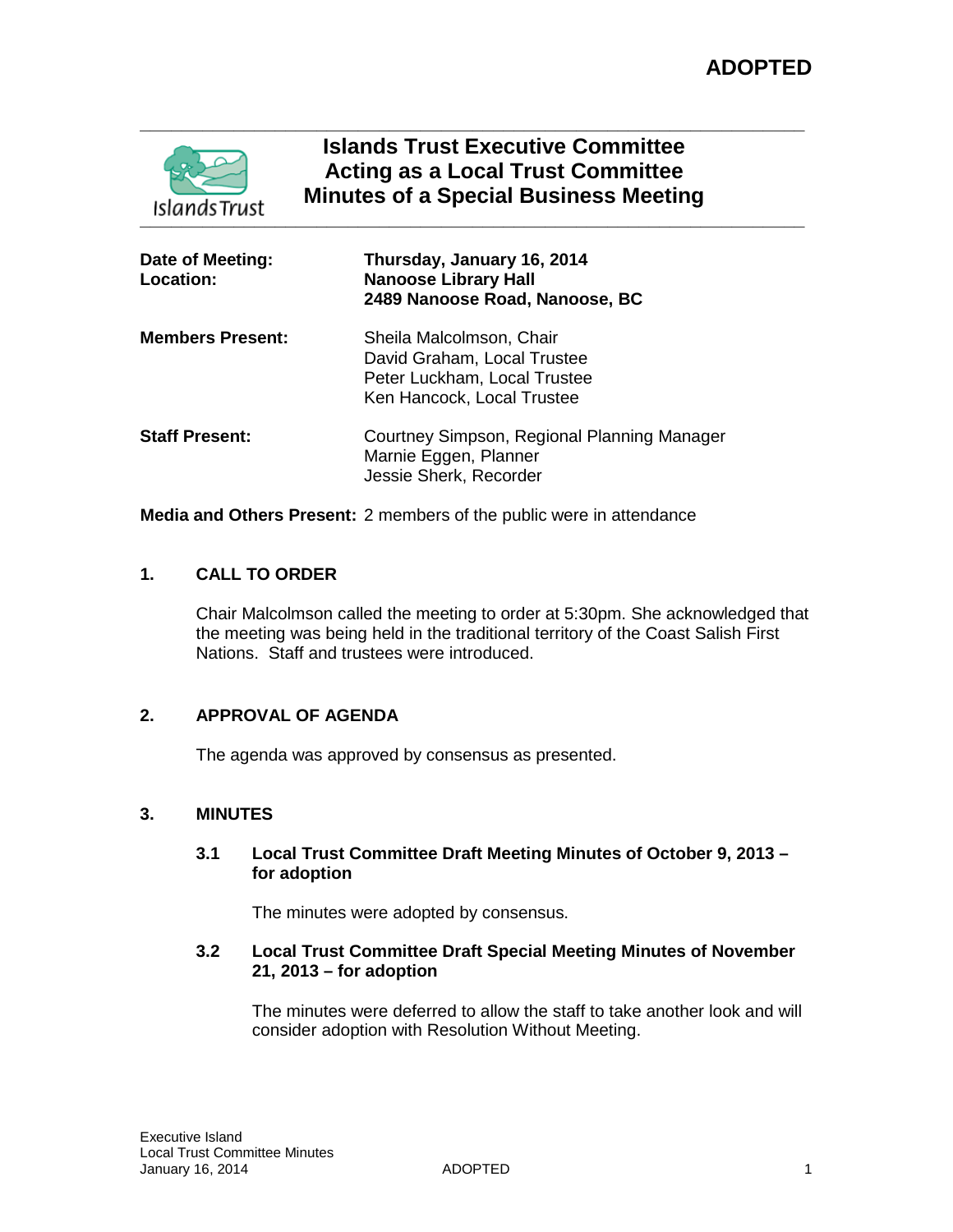## **3.3 Local Trust Committee Public Hearing Record of November 21, 2013**

Amend Public Hearing Record to include that Ken Hancock had expressed his regrets.

Received as amended.

#### **3.4 Section 26 Resolutions Without Meeting – none**

## **4. PROPOSED OFFICIAL COMMUNITY PLAN BYLAW NO. 27 AND PROPOSED LAND USE BYLAW NO. 28 – NEXT STEPS**

## **4.1 Staff report dated December 20, 2013**

Planner Eggen introduced the report and explained that Planner Zupanec was unable to attend the meeting. She read through the possible revisions to Proposed Bylaw No. 27and noted that public input indicated that they would like to permit bed and breakfast/guest rentals, as well as reduce the maximum floor space of dwellings. Also noted was that a second Public Hearing would be required should the Local Trust Committee endorse these revisions. Some points that Planner Eggen discussed that were not a part of the staff report included:

- A request for amending the proposed Land Use Bylaw in the information note at section 3.1 to specify that these are provincial regulations;
- Advice on an alternative definition of short term vacation rental/accommodation;
- There is a small typo to the conservation zoning, the word "vacation" in "short term vacation accommodation" should be deleted; and
- The request to add an information note regarding archaeological sites to the end of section 3.10.

Planner Eggen then discussed the next steps stating that staff recommends provisions to the proposed Bylaw No. 28 that alter the use of land post-Public Hearing. She then went through the process timeline.

Discussion ensued amongst staff and trustees about the definition of short-term vacation rental and the inclusion of a person's activities elsewhere. Also discussed was the eliminated definition for short-term vacation rental.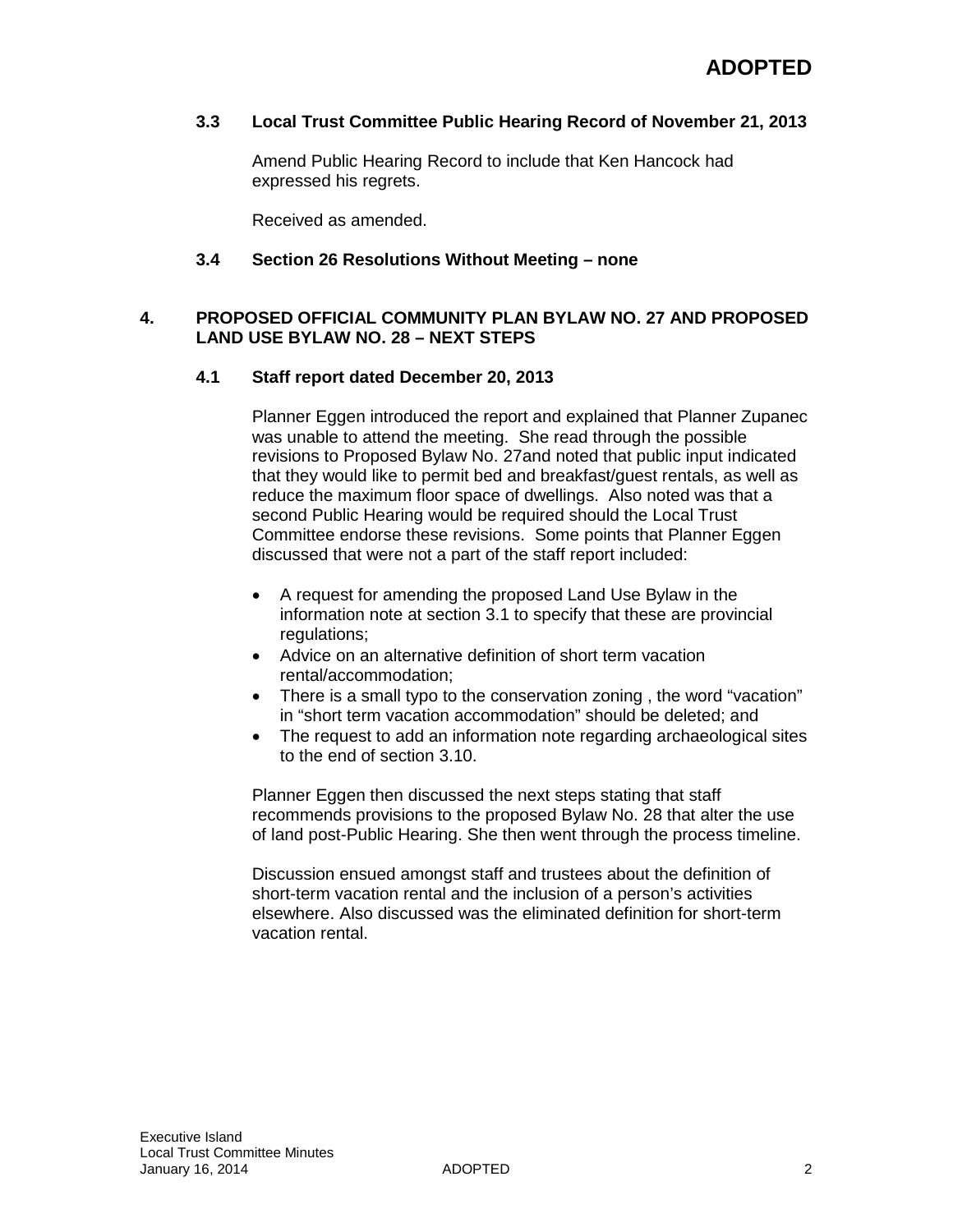#### **EXLTC-2014-001 It was MOVED and SECONDED,**

that the Executive Committee acting as a Local Trust Committee request that staff propose an alternative definition for short term vacation rental/accommodation by using a definition that relies solely on use and not the user.

# **CARRIED**

The table of recommended revisions was reviewed.

# **EXLTC-2014-002 It was MOVED and SECONDED,**

that the Executive Committee acting as a Local Trust Committee give third reading to proposed Bylaw No. 27 cited as the Ballenas-Winchelsea Islands Official Community Plan Bylaw 2013 as revised and forward it to the Executive Committee for consideration of approval.

# **CARRIED**

# **EXLTC -2014-003 It was MOVED and SECONDED,**

that the Executive Committee acting as a Local Trust Committee forward Proposed Bylaw No. 27 cited as the Ballenas-Winchelsea Islands Official Community Plan Bylaw 2013 to the Minister of Community Sport and Cultural Development for approval.

# **CARRIED**

# **EXLTC-2014-004 It was MOVED and SECONDED,**

that the Executive Committee acting as a Local Trust Committee rescind second reading of proposed Bylaw No. 28 cited as Ballenas-Winchelsea Islands Land Use Bylaw 2013.

# **CARRIED**

It was noted that another Public Hearing has automatically been triggered which makes it possible for the Local Trust Committee to accept additional input and telephone calls on the matter. Chair Malcolmson then invited the public to make suggestions or ask any questions they may have.

Lyle Montgomery, who represents the property owner on North Ballenas Island, stated that he has made repeated calls to the planner with no response. He has an issue with the change of 10 acre subdividable to 49.9 acre subdividable. He stated that the change has taken away any possibilities for his client to sell any portions of his property. Planner Eggen explained the prior decision by the LTC to revise the Official Community Plan to permit subdivision on Ballenas Island via rezoning only with the idea that they would be allowed one dwelling per 10 acres instead.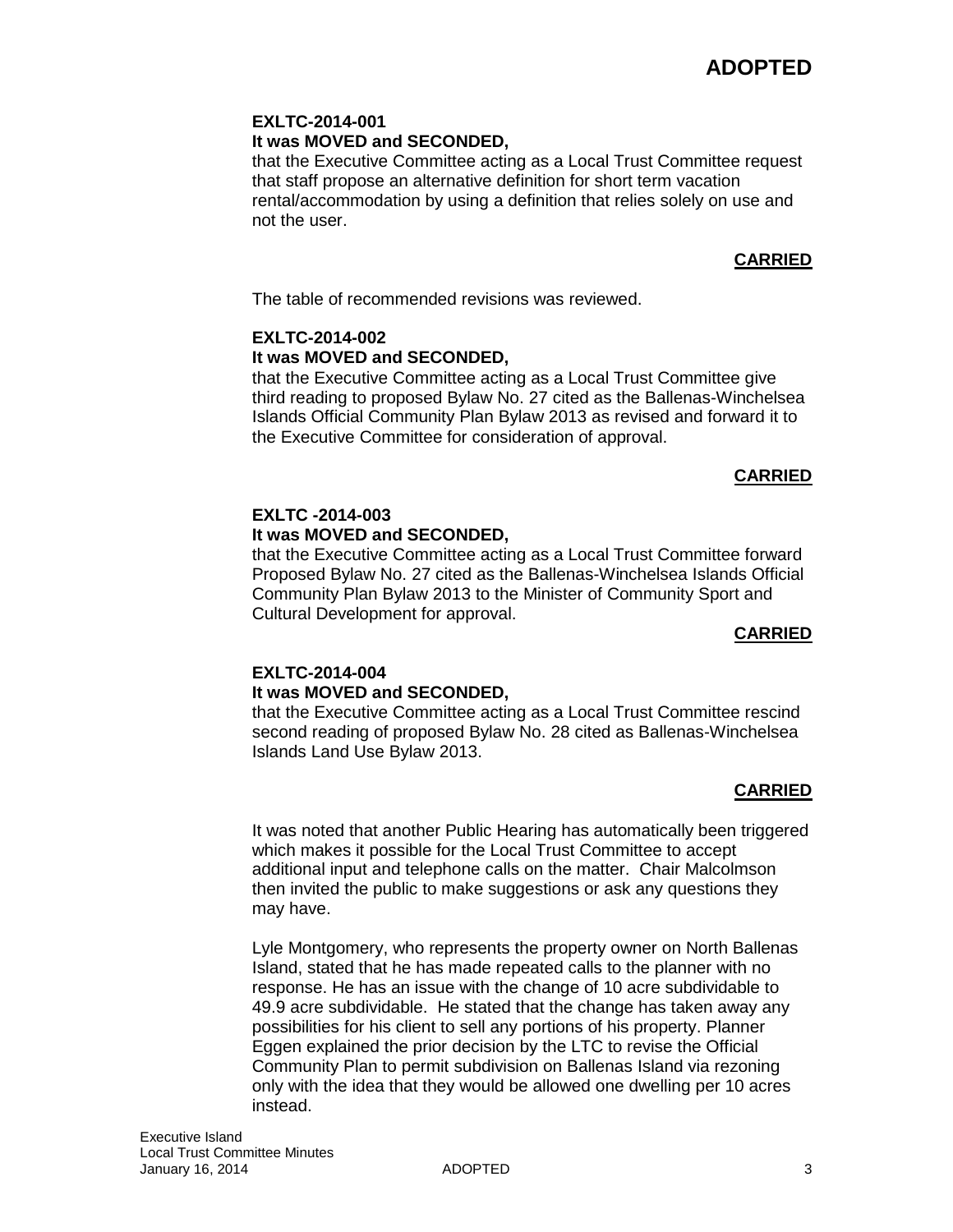Mr. Montgomery stated that his intent is to try and slow the process down and that this subdivision change is a major economic hit to the property owner. Chair Malcolmson reminded Mr. Montgomery that since that process has opened up again, he can write a letter that can get on to a future meeting agenda.

Mr. Montgomery noted that the property owner does not understand the process. Trustee Luckham noted that for the property owner's clarity, the ability to rezone the property to change the subdividable opportunities there still exists through application, and if the owner wants to come to the committee with that, it would be a consideration.

Suzy Miller wondered if the language changed to protect the Winchelsea Island situation that already exists and if any of it applies to Mistaken Island. Chair Malcolmson stated that the wording that is being proposed is just to make sure it's not open to interpretation down the road.

Mr. Montgomery stated that he could appreciate that the rezoning capability is always there. This board may be favorable to rezoning but another board down the road may not be. He reiterated his desire to have the process slow down and think this through further.

It was suggested that if a property owner wants to impact the Land Use Bylaw side of things, the best thing might be to talk to the planner and develop a letter to be a submission for the Public Hearing.

Planning Manager Simpson noted that if new information is being encouraged, then the Official Community Plan should be included in the Public Hearing as well.

Discussion ensued amongst the committee members regarding the subdivision regulations in the Official Community Plan and how it affects the Land Use Bylaw, densities and the possibility of strata.

The committee members and Mr. Montgomery discussed further, the specific needs of the property owner on North Ballenas Island. Mr. Montgomery again expressed his desire to slow this process down. Chair Malcolmson noted that they have been sending letters to the property owner since 2011, so the process has already been slowed down.

# **EXLTC-2014-005 It was MOVED and SECONDED,**

that the Executive Committee acting as a Local Trust Committee request that staff bring back the late Archeological Management Branch information note for insertion at time of final Official Community Plan adoption.

# **CARRIED**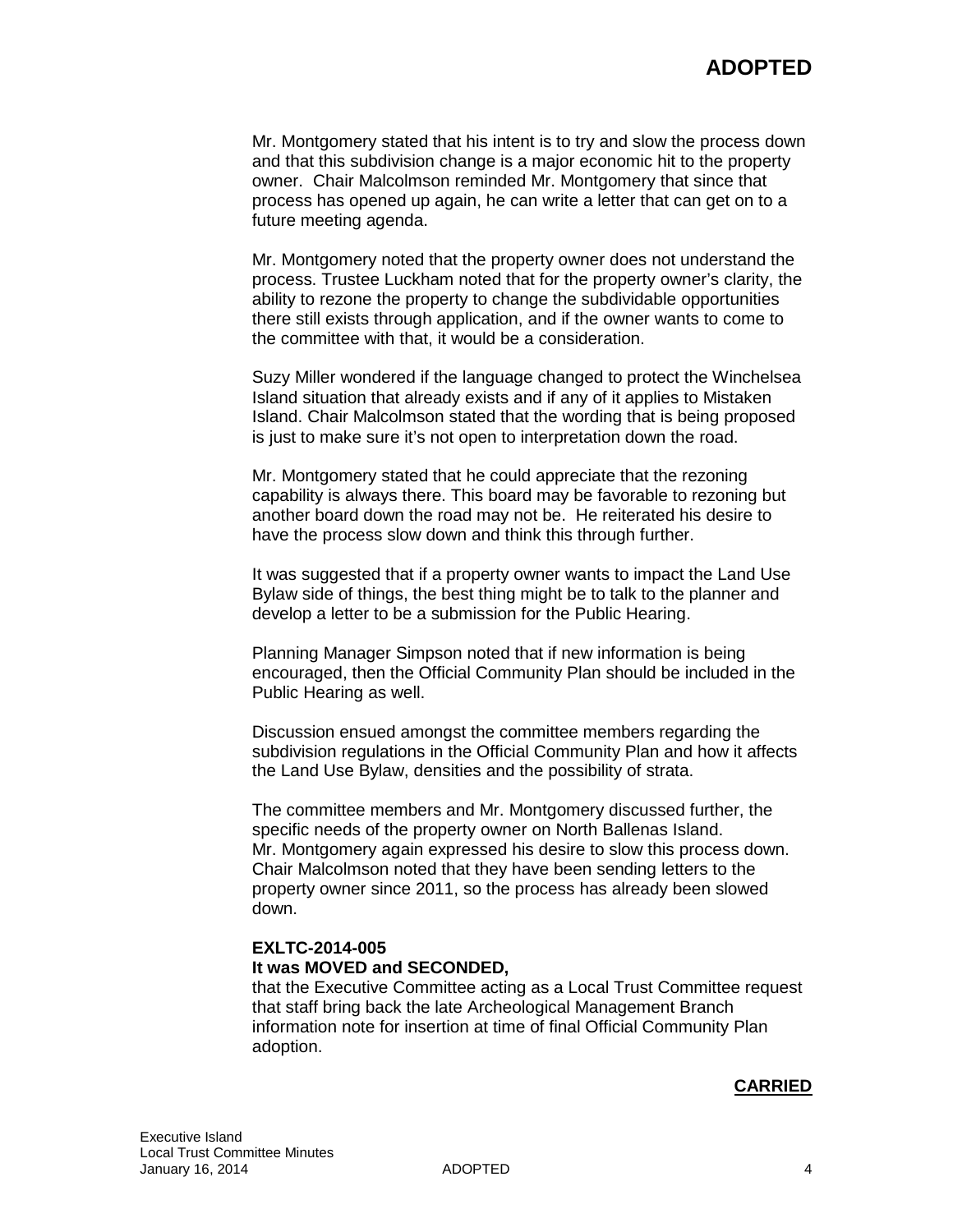# **EXLTC-2014-006 It was MOVED and SECONDED**

**t**hat the Executive Committee acting as a Local Trust Committee revise Bylaw No. 28 by deleting the word "vacation" from section 5.3 subsection (1) (b) and 5.3 subsection (2).

# **CARRIED**

# **EXLTC-2014-007 It was MOVED and SECONDED,**

that the Executive Committee acting as a Local Trust Committee give second reading to proposed Bylaw No. 28 cited as the Ballenas-Winchelsea Islands Land Use Bylaw 2013 as revised.

# **CARRIED**

#### **EXLTC-2014-008 It was MOVED and SECONDED,**

that the Executive Committee acting as a Local Trust Committee consider the consultation for the Ballenas-Winchelsea Official Community Plan and Land Use Bylaw project pursuant to s. 879 of the *Local Government Act* to be sufficient and that staff be requested to schedule a second Public Hearing, publish notification in the appropriate newspaper, and notify property owners within the plan area by mail-out including the attached letter.

# **CARRIED**

Planning Manager Simpson noted the possibility that there may be a slight flaw in the process. Her concern was regarding the fact that the information they heard today from a member of the public was, in fact, new information, which would trigger the need for the next Public Hearing to include the Official Community Plan as well. Discussion ensued amongst staff and trustees.

**By general consent** the meeting was recessed at 7:05pm and reconvened at 7:10pm.

After a considerable amount of discussion and looking back through the Public Hearing Record of November 21, 2013, it was agreed that they had indeed heard new information today. It was also agreed that there is no significant problem with including the Official Community Plan in the next Public Hearing.

Chair Malcolmson noted that they could now receive input on both the Official Community Plan and the Land Use Bylaw. Discussion ensued regarding the next steps and the order of procedure pertaining to third reading. Also discussed was that the door could be potentially opened for a third Public Hearing. It was noted that a Public Hearing has to be complete prior to third reading.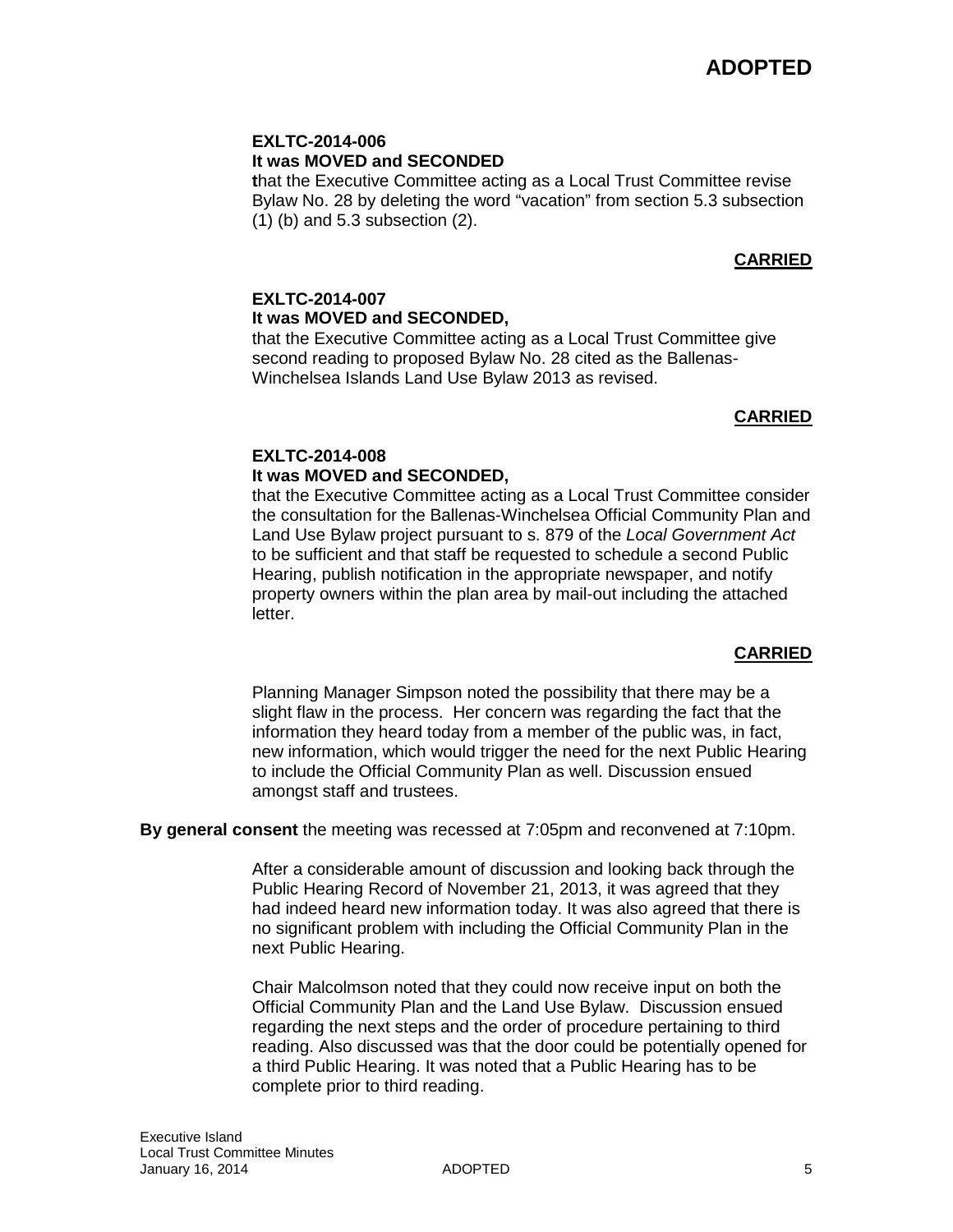## **EXLTC-2014-009**

#### **It was Moved and SECONDED**,

that the Executive Committee acting as a Local Trust Committee rescind third reading of proposed Bylaw No. 27 cited as the Ballenas-Winchelsea Islands Official Community Plan Bylaw 2013 as revised.

## **CARRIED**

# **EXLTC-2014-010 It was MOVED and SECONDED,**

that the Executive Committee acting as Local Trust Committee rescind the motion to forward Proposed Bylaw No. 27 cited as the Ballenas-Winchelsea Islands Official Community Plan Bylaw 2013 to the Minister of Community Sport and Cultural Development for approval.

### **CARRIED**

#### **EXLTC-2014-011 It was Moved and Seconded,**

# that the Executive Committee acting as a Local Trust Committee amend the Ballenas-Winchelsea Islands Official Community Plan Bylaw No. 27

by adding to the end of Section 3.10:

Information Note: Archaeological sites (both known and unknown) are protected under the *Heritage Conservation Act* and must not be altered without a permit from the Archaeology Branch. Given the islands have significant potential to contain unknown archaeological sites, the Archaeology Branch recommends that a qualified (able to hold heritage inspection permits through the Archaeology Branch) consulting archaeologist should be engaged prior to any land-altering activities to determine if development activities are likely to impact any archaeological sites.

# **CARRIED**

It was noted by staff that the committee should not have added the information note before rescinding second reading. Discussion ensued.

### **EXLTC-2014-012 It was MOVED and SECONDED,**

That the Executive Committee acting as a Local Trust Committee rescind the resolution to add an information note to the end of Section 3.10.

# **CARRIED**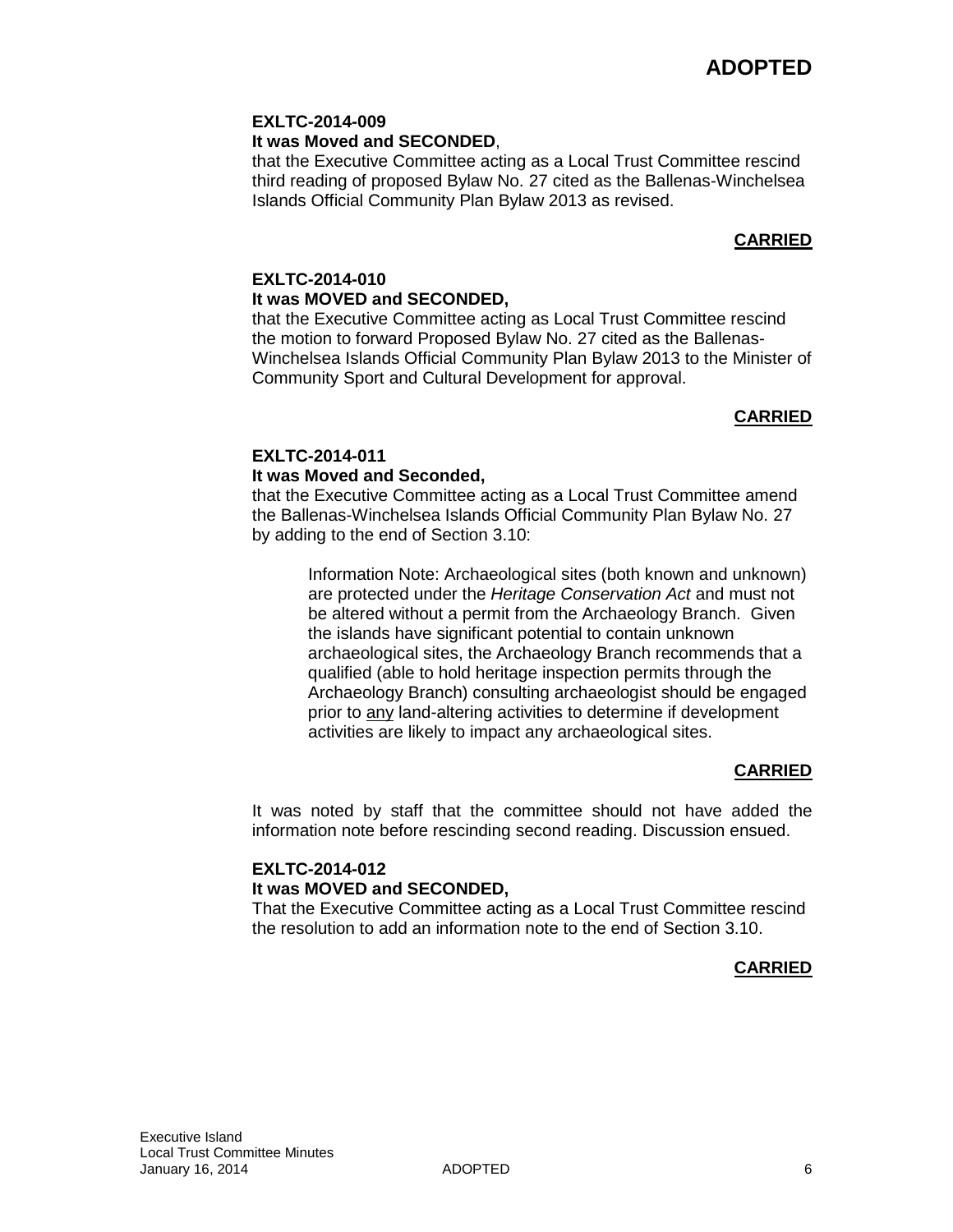# **EXLTC-2014-013 It was MOVED and SECONDED,**

that the Executive Committee acting as a Local Trust Committee rescind second reading of proposed Bylaw No. 27 cited as the Ballenas-Winchelsea Islands Official Community Plan Bylaw 2013.

# **CARRIED**

# **EXLTC-2014-014 It was MOVED and SECONDED**,

that the Executive Committee acting as a Local Trust Committee amend the Ballenas-Winchelsea Islands Official Community Plan Bylaw No. 27 by adding to the end of Section 3.10:

> Information Note: Archaeological sites (both known and unknown) are protected under the *Heritage Conservation Act* and must not be altered without a permit from the Archaeology Branch. Given the islands have significant potential to contain unknown archaeological sites, the Archaeology Branch recommends that a qualified (able to hold heritage inspection permits through the Archaeology Branch) consulting archaeologist should be engaged prior to any land-altering activities to determine if development activities are likely to impact any archaeological sites.

# **CARRIED**

# **EXLTC-2014-015 It was MOVED and SECONDED,**

That the Executive Committee acting as a Local Trust Committee give second reading to Bylaw No. 27 cited as the Ballenas-Winchelsea Islands Official Community Plan Bylaw No. 2013 as revised.

# **CARRIED**

It was noted that both the Official Community Plan and Land Use Bylaw would be going to second Public Hearing.

# **5. BYLAWS**

**5.1 Proposed Official Community Plan Bylaw No. 27 cited as the "Ballenas-Winchelsea Islands Official Community Plan Bylaw 2013" – for consideration of third reading and submission to Executive committee and to the Minister of Community, Sport and Cultural Development for approval**

Bylaw was not given further reading.

**5.2 Proposed Land Use Bylaw No. 28 cited as the "Ballenas-Winchelsea Islands Land Use Bylaw No. 28, 2013 – for consideration of second reading as revised.**

Bylaw was not given further reading.